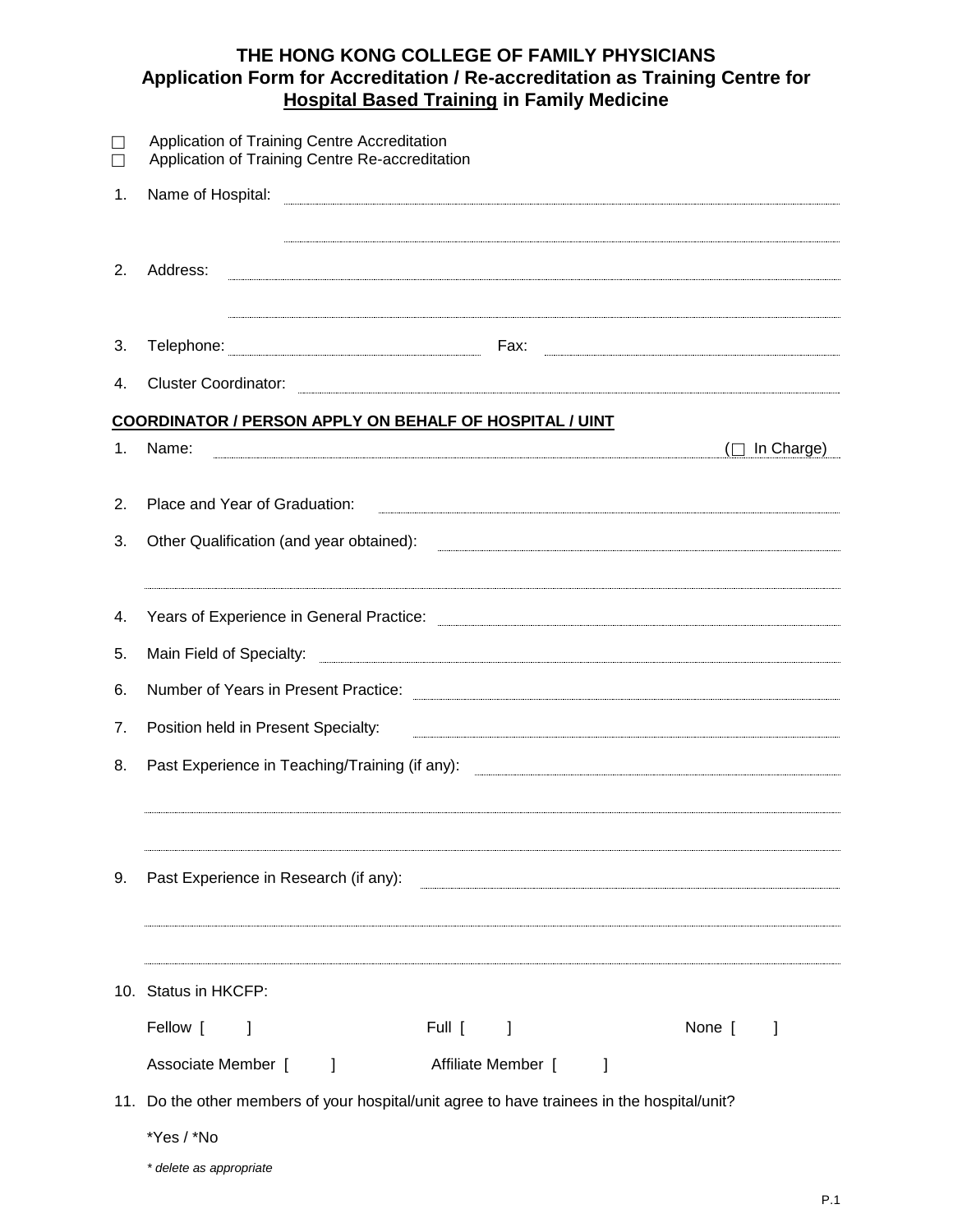12. Please indicate the specialties you hope to accredit in your hospital and please list the names and

Qualifications of clinical supervisors of the specialty.

| <b>Specialty</b> | <b>Name</b> | Qualifications |
|------------------|-------------|----------------|
|                  |             |                |
|                  |             |                |
|                  |             |                |
|                  |             |                |
|                  |             |                |
|                  |             |                |
|                  |             |                |
|                  |             |                |
|                  |             |                |
|                  |             |                |
|                  |             |                |
|                  |             |                |
|                  |             |                |
|                  |             |                |
|                  |             |                |
|                  |             |                |
|                  |             |                |
|                  |             |                |
|                  |             |                |
|                  |             |                |
|                  |             |                |
|                  |             |                |
|                  |             |                |
|                  |             |                |
|                  |             |                |
|                  |             |                |

 $\overline{\mathbf{u}}$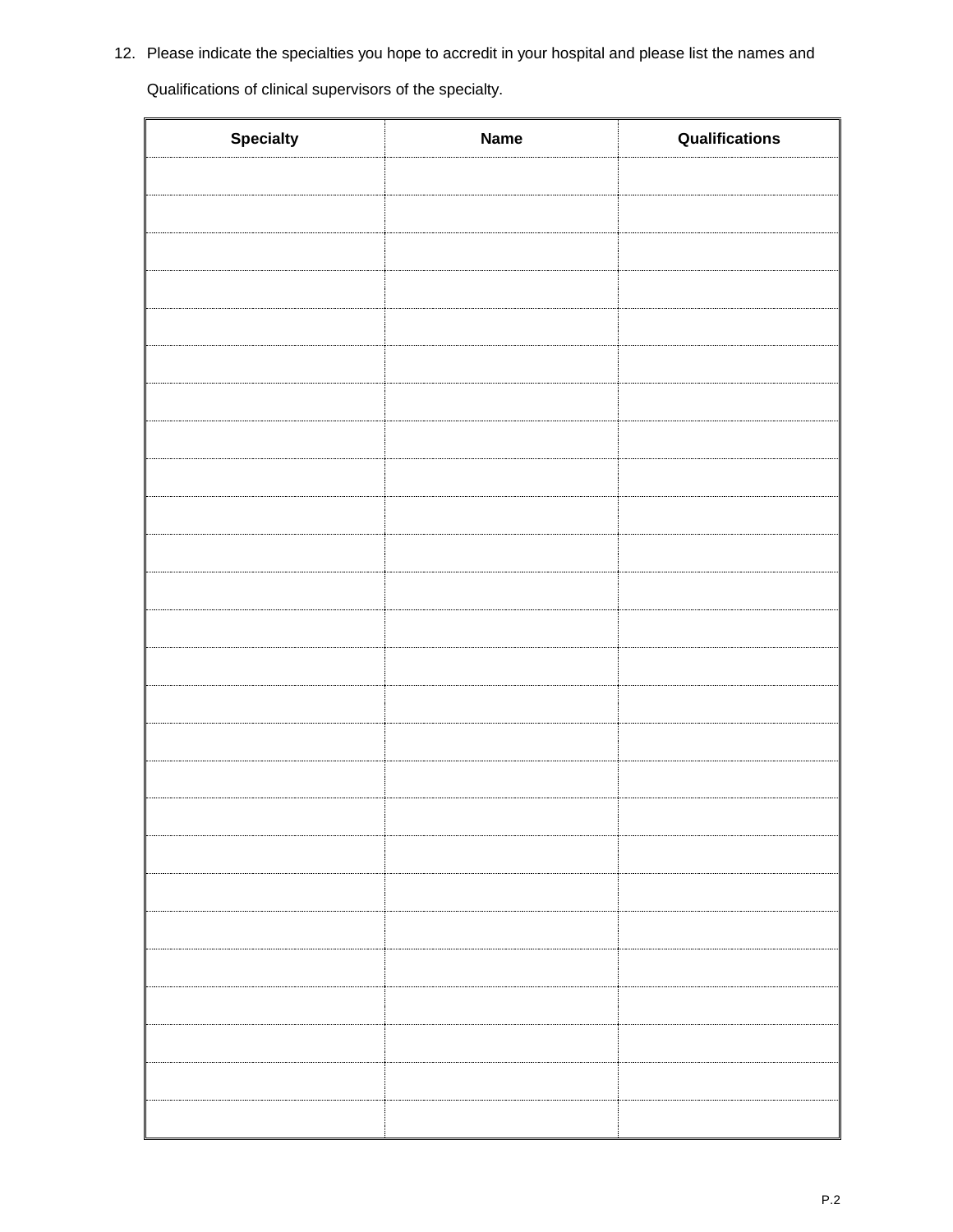## **DESCRIPTION OF THE HOSPITAL**

| 13. Types of Hospital:                                                                                  |                                   |              |           |        |                      |        |                  |
|---------------------------------------------------------------------------------------------------------|-----------------------------------|--------------|-----------|--------|----------------------|--------|------------------|
| <b>Hospital Authority Hospital:</b>                                                                     |                                   |              | $HKE$ $]$ |        | HKW [                | $\Box$ |                  |
|                                                                                                         |                                   |              | KC [      | $\Box$ | KE<br>$\blacksquare$ | - 1    | KW [<br>$\lceil$ |
|                                                                                                         |                                   |              | NTE [     | 1      | NTW [                | 1      |                  |
| Teaching Hospital of medical faculty of university [                                                    |                                   |              |           | $\Box$ |                      |        |                  |
| Private Hospital                                                                                        | $\begin{bmatrix} 1 \end{bmatrix}$ |              |           |        |                      |        |                  |
| Others                                                                                                  | $\overline{[}$                    | $\mathbf{l}$ |           |        |                      |        |                  |
|                                                                                                         |                                   |              |           |        | Please specify       |        |                  |
| 14. Please describe the main geographical, social and environmental features of the hospital, including |                                   |              |           |        |                      |        |                  |
| any local health conditions of special interest (e.g. occupational problems):                           |                                   |              |           |        |                      |        |                  |
|                                                                                                         |                                   |              |           |        |                      |        |                  |
|                                                                                                         |                                   |              |           |        |                      |        |                  |
|                                                                                                         |                                   |              |           |        |                      |        |                  |
|                                                                                                         |                                   |              |           |        |                      |        |                  |
|                                                                                                         |                                   |              |           |        |                      |        |                  |
|                                                                                                         |                                   |              |           |        |                      |        |                  |
|                                                                                                         |                                   |              |           |        |                      |        |                  |
|                                                                                                         |                                   |              |           |        |                      |        |                  |
|                                                                                                         |                                   |              |           |        |                      |        |                  |
|                                                                                                         |                                   |              |           |        |                      |        |                  |
|                                                                                                         |                                   |              |           |        |                      |        |                  |
|                                                                                                         |                                   |              |           |        |                      |        |                  |
|                                                                                                         |                                   |              |           |        |                      |        |                  |
|                                                                                                         |                                   |              |           |        |                      |        |                  |
|                                                                                                         |                                   |              |           |        |                      |        |                  |
|                                                                                                         |                                   |              |           |        |                      |        |                  |
|                                                                                                         |                                   |              |           |        |                      |        |                  |
|                                                                                                         |                                   |              |           |        |                      |        |                  |
|                                                                                                         |                                   |              |           |        |                      |        |                  |
|                                                                                                         |                                   |              |           |        |                      |        |                  |
|                                                                                                         |                                   |              |           |        |                      |        |                  |
|                                                                                                         |                                   |              |           |        |                      |        |                  |
|                                                                                                         |                                   |              |           |        |                      |        |                  |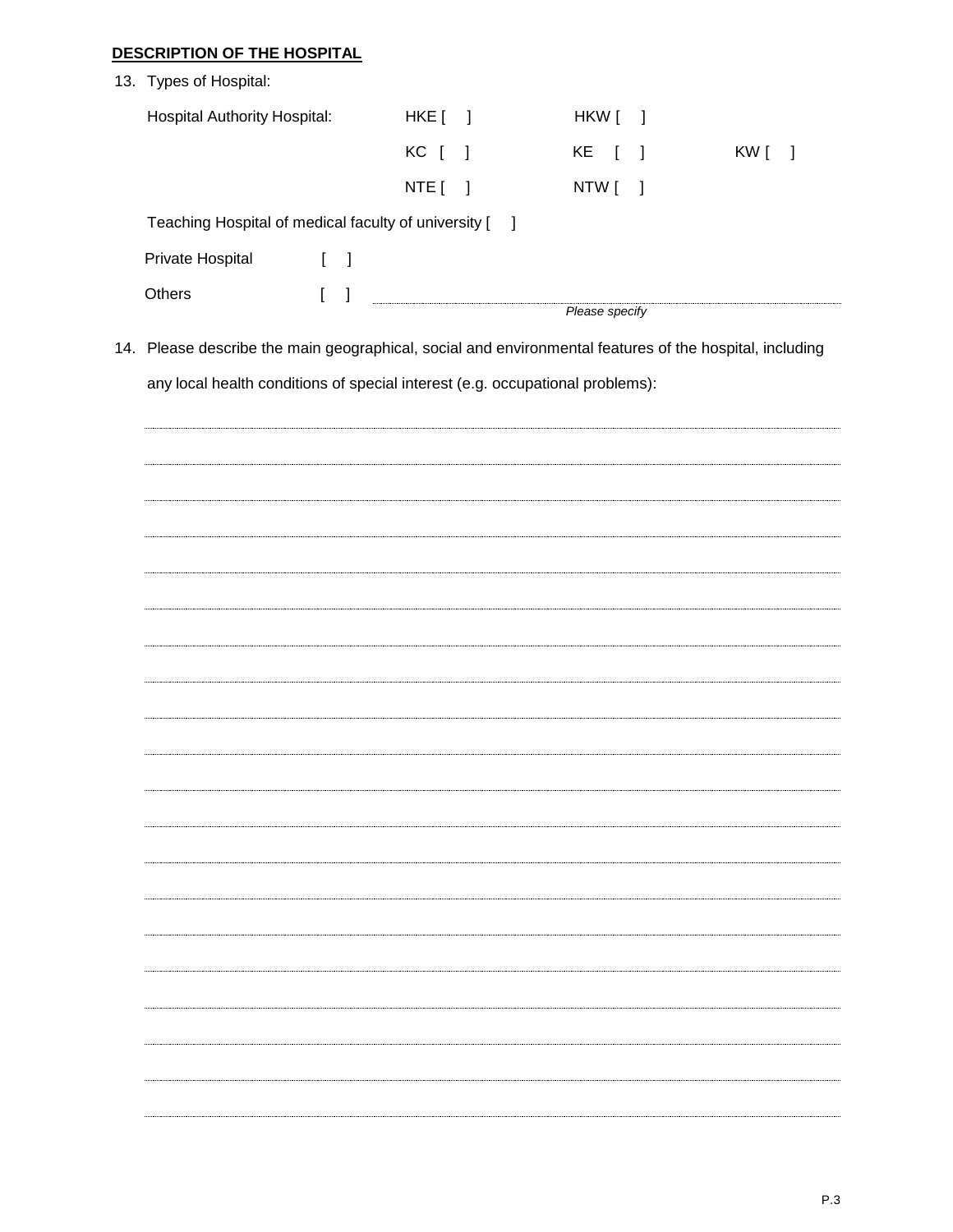## **HOSPITAL ORGANIZATION**

|              | 15. Is there a General Outpatient Clinic associated with the hospital?             |              |                                                                             |                  |                |                                 |               |                |                                                                                        |  |  |  |
|--------------|------------------------------------------------------------------------------------|--------------|-----------------------------------------------------------------------------|------------------|----------------|---------------------------------|---------------|----------------|----------------------------------------------------------------------------------------|--|--|--|
|              | Yes                                                                                | $\mathbf{r}$ | 1                                                                           | No               | $\blacksquare$ | 1                               |               |                |                                                                                        |  |  |  |
|              | 16. Is there an appointment system in your General / Specialist Outpatient Clinic? |              |                                                                             |                  |                |                                 |               |                |                                                                                        |  |  |  |
|              | <b>YES</b>                                                                         | $\mathbf{I}$ | $\mathbf{I}$                                                                | *Full / *Partial |                |                                 |               |                |                                                                                        |  |  |  |
|              | <b>NO</b>                                                                          | $\Gamma$     | 1                                                                           |                  |                |                                 |               |                |                                                                                        |  |  |  |
|              |                                                                                    |              | 17. What is the normal booking rate per hour?                               |                  |                |                                 |               |                |                                                                                        |  |  |  |
|              |                                                                                    |              | 18. What type of medial record system does your hospital currently utilise? |                  |                |                                 |               |                |                                                                                        |  |  |  |
|              | <b>YES</b>                                                                         | $\mathbf{r}$ | $\mathbf{I}$                                                                |                  |                | *Manual / *Computerized / *Both |               |                |                                                                                        |  |  |  |
|              | <b>NO</b>                                                                          | I            | 1                                                                           |                  |                |                                 |               |                |                                                                                        |  |  |  |
|              |                                                                                    |              | 19. Does your hospital have an age / sex register and disease register?     |                  |                |                                 |               |                |                                                                                        |  |  |  |
|              | Age / Sex Register                                                                 |              | <b>YES</b>                                                                  | $\blacksquare$   | $\mathbf{I}$   | <b>NO</b>                       | $\mathbf{I}$  | 1              |                                                                                        |  |  |  |
|              | Disease Register                                                                   |              |                                                                             | <b>YES</b>       | $\blacksquare$ | 1                               | <b>NO</b>     | $\overline{a}$ | 1                                                                                      |  |  |  |
|              |                                                                                    |              |                                                                             |                  |                |                                 |               |                | 20. What special equipment for diagnosis and treatment are available at your hospital? |  |  |  |
|              | e.g. E.G.G., peak flow meter, cauterization machine                                |              |                                                                             |                  |                |                                 |               |                |                                                                                        |  |  |  |
|              |                                                                                    |              |                                                                             |                  |                |                                 |               |                |                                                                                        |  |  |  |
|              |                                                                                    |              |                                                                             |                  |                |                                 |               |                |                                                                                        |  |  |  |
| <b>STAFF</b> |                                                                                    |              | 21. Current number of Doctors:                                              |                  |                |                                 |               |                |                                                                                        |  |  |  |
|              |                                                                                    |              | 22. Current number of paramedical / auxiliary staff:                        |                  |                |                                 |               |                |                                                                                        |  |  |  |
|              |                                                                                    |              |                                                                             |                  |                |                                 |               |                |                                                                                        |  |  |  |
|              | * delete as appropriate<br><b>Type</b>                                             |              |                                                                             |                  |                |                                 | <b>Number</b> |                |                                                                                        |  |  |  |
|              | Receptionist:<br>e.g.                                                              |              |                                                                             |                  |                |                                 |               |                |                                                                                        |  |  |  |
|              |                                                                                    |              | Clerical:                                                                   |                  |                |                                 |               |                |                                                                                        |  |  |  |
|              |                                                                                    |              | Registered Nurse:                                                           |                  |                |                                 |               |                |                                                                                        |  |  |  |
|              |                                                                                    |              | <b>Enrolled Nurse:</b>                                                      |                  |                |                                 |               |                |                                                                                        |  |  |  |
|              | Dispenser:                                                                         |              |                                                                             |                  |                |                                 |               |                |                                                                                        |  |  |  |

Others (please specify): example and the specify of the specific specific specific specific specific specific specific specific specific specific specific specific specific specific specific specific specific specific spec

23. Any FM Trainees in coming six months:

## **LIBRARY**

24. Does your Hospital have a library?

Yes [ ] No [ ]